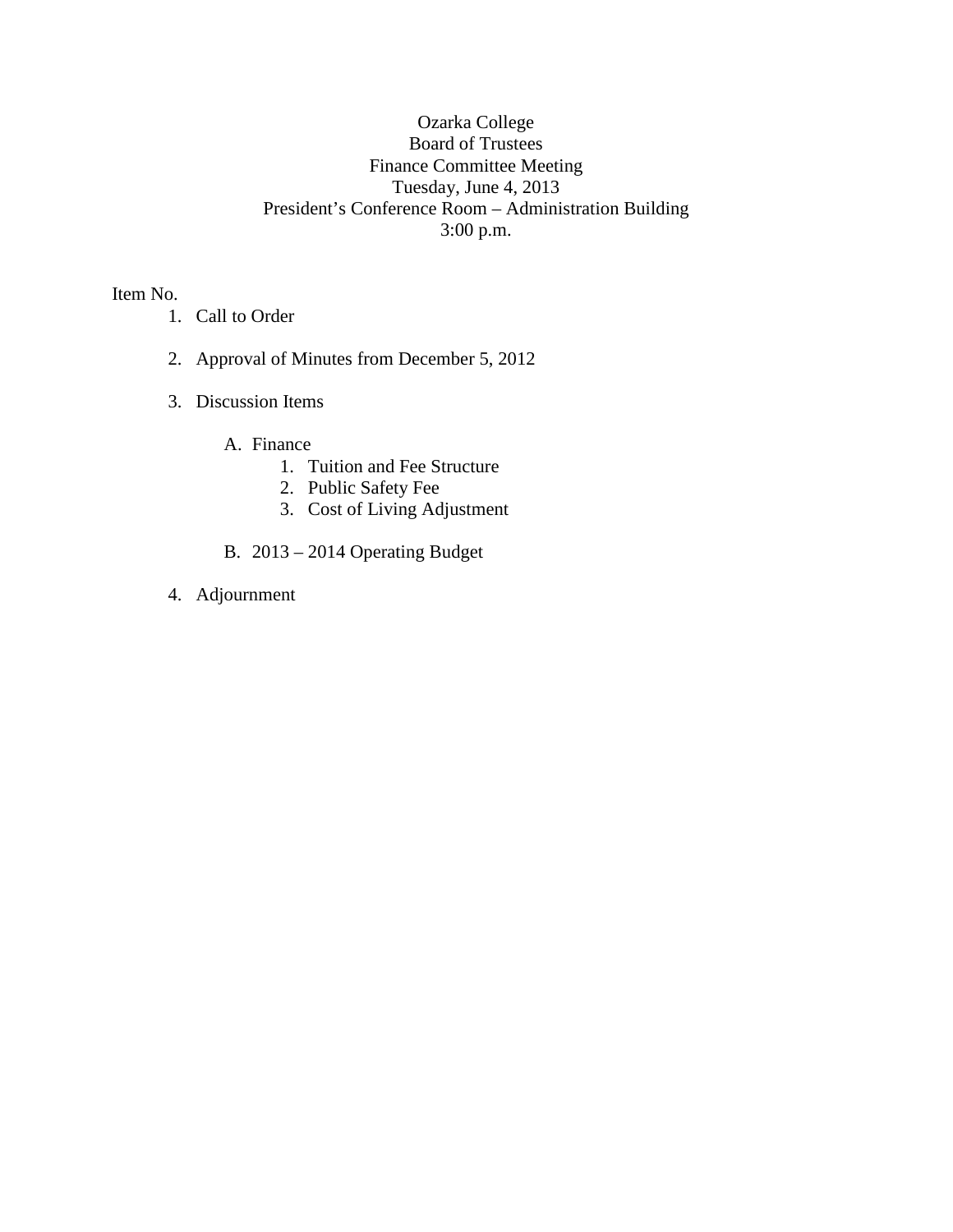Ozarka College Board of Trustees Finance Committee Meeting Discussion Item A.1 – Tuition and Fee Structure

Rationale:

Ozarka College has not increased tuition for the last two years while the vast majority of our colleague institutions have increased tuition both years. During this time, the State of Arkansas has kept funding levels for higher education flat or provided minimal increases to adjust institutions that are below 75% of adequate funding. Although appreciated, efforts in this area have not benefited Ozarka College to a large extent. Ozarka is currently funded at 56% of adequate need as determined by the State.

During FY 2013, the City of Melbourne passed a sales tax to help support the College; however, the anticipated annual proceeds of the tax are not enough to completely offset the annual debt requirement.

A tuition increase of  $$3$  to 4 per credit for both in-state and out-of-state tuition is being recommended. In addition, a \$10 increase to the existing web fee is also being requested. The web fee is a course specific fee that only applies to courses being delivered via Internet. The income generated from the increases in tuition and web fees will be used to for operating expenses.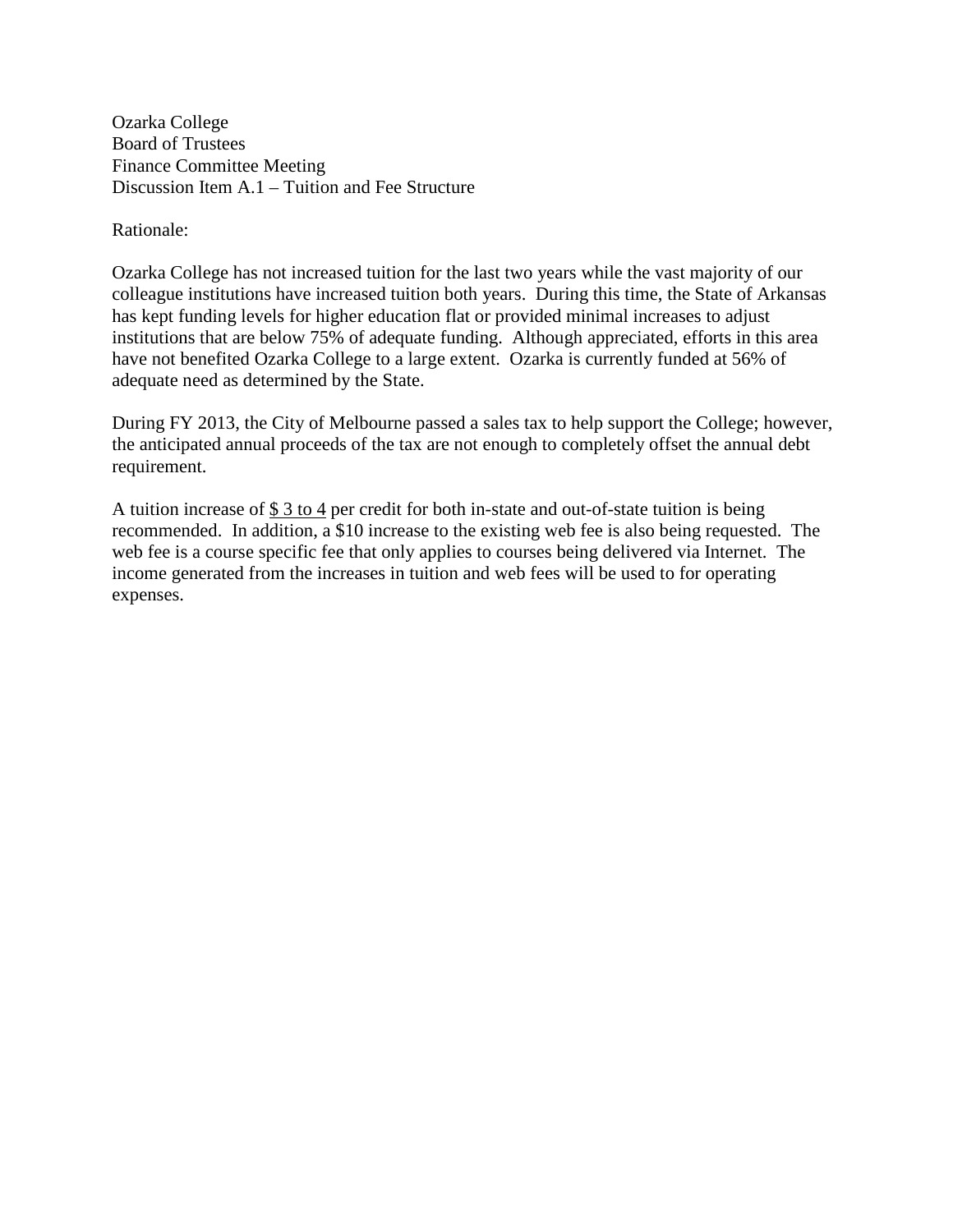Ozarka College Board of Trustees Finance Committee Meeting Discussion Item A.2 – Public Safety Fee

Rationale:

Due to the rise of violent crimes on campuses nationwide and a growing concern expressed by our students for their safety while on campus, the Administration feels that a pro-active stance should be taken to maximize the safety of all students, visitors and staff while on our property.

After much discussion of available options, it is the consensus of the Administrative Council that it would be in the best interest of the College to enter into a contract agreement with the local sheriff's department to provide a full-time deputy for public safety and law enforcement. Uniforms, equipment, radios and other supplies would need to be purchased. In addition, extrahelp personnel would be hired to ensure that public safety issues and concerns are addressed at each location.

To offset the expense of implementing these public safety initiatives, a new Public Safety Fee of \$2.50 per credit hour is recommended. The income generated from the fee will be used to offset the personnel costs of contracting for a full-time deputy, part-time personnel, equipment, supplies, uniforms and other expenses.